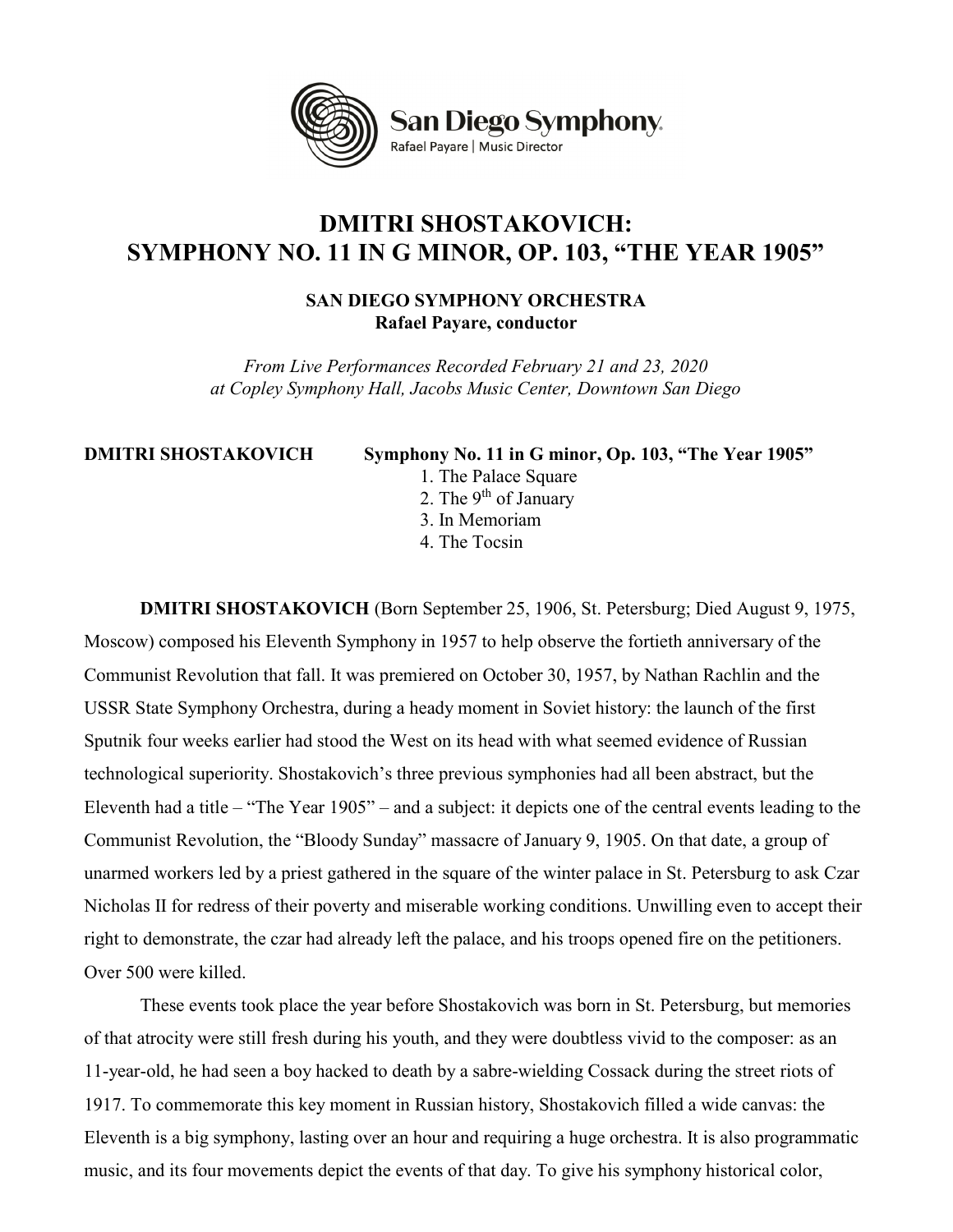Shostakovich incorporated nine revolutionary songs as themes. This was an unusual step for this composer, and the year after the premiere he published an essay, "Closer to the People," explaining how folksongs may become a musical source for composers: "What a wealth of wonderful songs we have, often undeservedly forgotten, songs composed by unknown poets and musicians. These songs inspired people to the performance of great deeds, they led whole generations of fighters into battle. It is quite natural that composers should frequently include the melodies of these songs in their works…It will, however, become a necessary element of an opera or symphony only when the author has sensed the material deeply, has come to it through suffering and torment. Only then will the song become organic and kin to the general structure of his music."

 It comes as no surprise that a symphony with such charged content should have had a mixed reputation, and the Eleventh Symphony in particular was caught between the political winds that blew through the last century. Ideological communist critics were ecstatic, hailing it as Shostakovich's finest symphony since his wartime *Leningrad* Symphony. Ideological Western critics, uncomfortable with the subject, attacked the symphony for its popular idiom, sneering that it was mere "movie music."

 Actually, the Eleventh is quite impressive as a piece of symphonic music, and in the debate over content it has been easy to overlook the sureness of Shostakovich's technique. This is not a matter of using revolutionary songs or the vivid pictorial element, but rather of Shostakovich's ability to unify this hour-long symphony around one seminal motto-theme, which is announced in the first moments (in a striking touch) by solo timpani and which then reappears in various ways throughout the symphony. The Eleventh is rarely performed today, but it is a much more skillfully made symphony than many Western critics have been able – or willing – to understand.

 Shostakovich's ability to generate atmosphere is evident in the first instants of the opening movement, The Palace Square, a description of the square where the massacre took place. This portrait of a frozen, misty winter morning is done perfectly with the icy sound of harp and muted strings – Shostakovich achieves here a sense of space and quiet, but also tension. Very quietly, the timpani taps out the motto-theme that will shape so much of the symphony, and trumpet and horn treat this in turn. Solo flute announces the first revolutionary song, a prison song whose title has been translated variously as "Listen" and "Awake." This is developed briefly, but the end of the movement returns to the frozen stillness of the beginning.

The second movement, The  $9<sup>th</sup>$  of January, depicts the actual massacre. Ominous lower strings sound a transformation of the motto theme. It feels properly threatening here, and it may be easy to miss Shostakovich's subtle treatment of this theme, particularly in his fluid metrical transformation of it. The theme is heard in both augmentation and diminution (speeded-up and slowed-down), and Shostakovich combines the theme at these different speeds in some impressive counterpoint; later he transforms it into